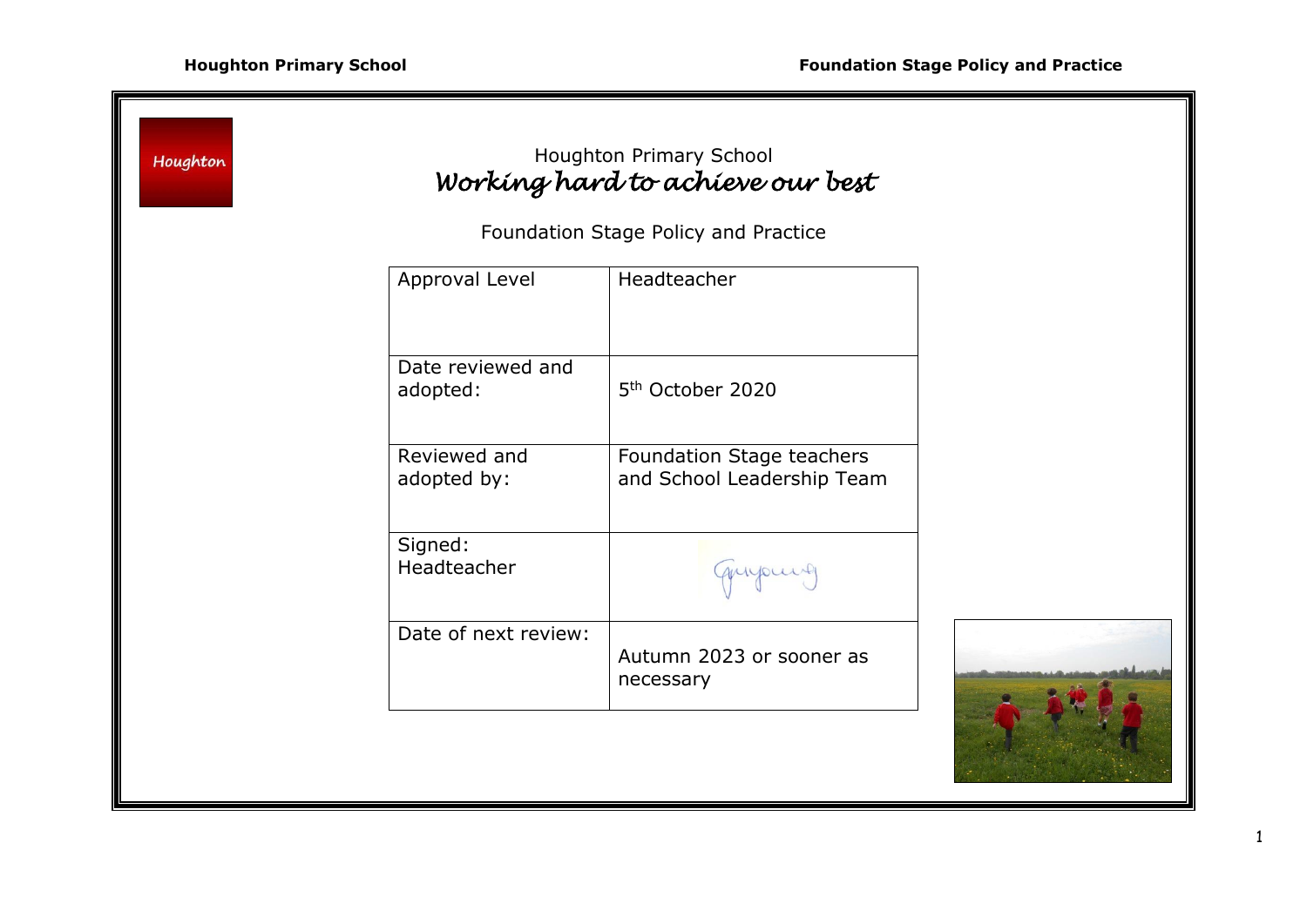#### **Introduction**

"Every child deserves the best possible start in life and support to fulfil their potential. A child's experience in the early years has a major impact on their future life chances. A secure, safe and happy childhood is important in its own right and it provides the foundation for children to make the most of their abilities and talents as they grow up."

#### Early Years Foundation Stage Profile

At Houghton Primary School we believe that the early years are a fundamental time for our children. This is when attitudes to learning are shaped and the foundations are laid. It is also when attitudes and responses to others are nurtured and when children gain ever increasing independence. It is our privilege as EYFS practitioners to grasp the opportunity to broaden and extend children's experiences, nurturing awe and wonder in their everyday learning. We value the whole child as an individual and believe in developing independence, self-confidence, curiosity, creativity, and the ability to make decisions for themselves. We value play, the power of language and enquiry based learning. We provide rich open ended opportunities and embrace the concept of 'big ideas'.

Early childhood is the foundation on which children build the rest of their lives. At Houghton Primary School we greatly value the importance that the EYFS plays in laying the secure foundations for future learning and development. However, we also believe that early childhood is valid in itself as part of life. It is important to view the EYFS as preparation for life and not simply preparation for the next stage of education.

The EYFS is from birth to five years of age. All children begin school with a wide variety of experiences and a variance in the time they have spent on Earth. It is the privilege of the adults working in the Foundation Stage to build upon this. We apply a holistic approach to learning, ensuring that parents/guardians and the Robin Class Team work effectively together to support the learning and development of all children.

#### **Principles**

The EYFS is based upon four principles:

*A unique child:*We view every child is a competent learner who can be resilient, capable, confident and self-assured. We recognise that children develop in individual ways and at varying rates. Children's attitudes and dispositions to learning are influenced by feedback from others; we use praise and encouragement as well as celebration and rewards to encourage and develop a positive attitude to learning.

*Positive relationships:* We recognise that children learn to be strong and independent from secure relationships and aim to develop caring, respectful and professional relationships with the children and their families. Relationships in which children feel happy and secure are crucial to their development.

*Enabling environments:* We recognise that the environment plays a key role in supporting and extending the children's development. Through conversation and observation, we follow their interests in order to plan for an enabling environment which is inclusive of all stages.

*Learning and development:* We understand that children develop at different rates. We strive to ensure that the needs of all children are met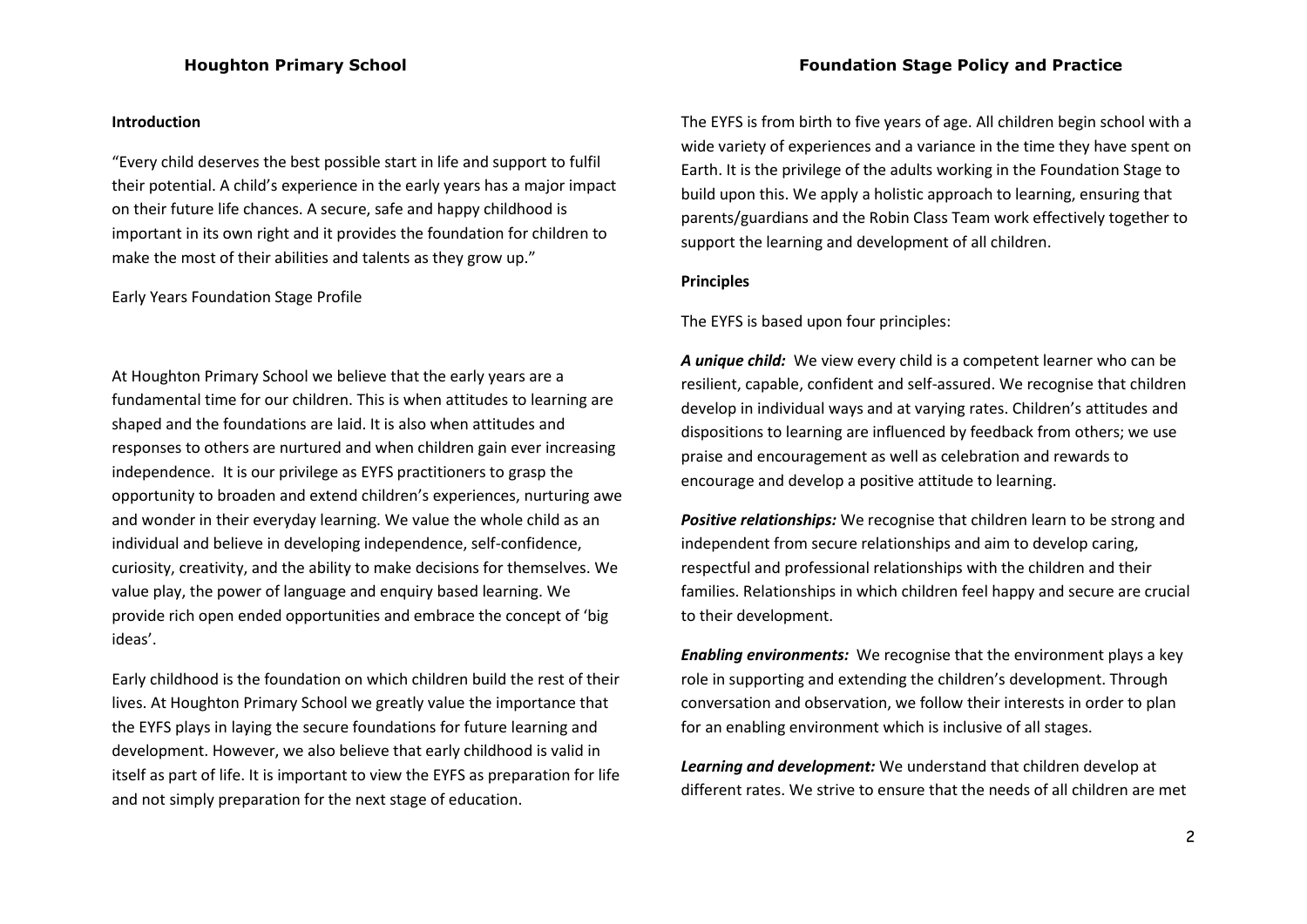and that all children receive an appropriate and challenging education regardless of needs. We believe that young children are motivated by concepts which capture their imagination therefore we provide them with 'outside the box' themes and topics – the bigger the idea the better! We recognise the joy of exploring, creating and learning.

## **Play in the Foundation Stage**

Through play our children explore and develop learning experiences which help them to make sense of the world. They practise and build ideas, learn how to control themselves and develop an understanding of the need for rules. At Houghton Primary School children are given the opportunities to explore and discover within a safe and well supported environment.

Play underpins the delivery of the Foundation Stage Curriculum. The children have the opportunity to think creatively alongside other children as well as on their own. They communicate with others as they investigate and solve problems. They express fears or re-live anxious experiences in controlled and safe situations. The children are involved in group and individual play opportunities, some initiated by adults but mostly led by the children.

Play enables our children to learn through being active, working with a wide range of resources. Through play the children develop intellectually, creatively, socially and emotionally. It gives our children the opportunity to take risks and make mistakes.

## **Areas of learning**

At Houghton Primary School the children in the Reception class are taught through a broad and rich play-based curriculum which enables the development of three **PRIME** areas as follows;

The development of Communication and Language which involves giving children opportunities;

- to experience a rich language environment;
- to develop their confidence and skills in expressing themselves; and
- to speak and listen in a range of situations

Physical Development which involves providing opportunities for young children;

- to be active and interactive;
- to develop their co-ordination, control, and movement.
- to understand the importance of physical activity; and
- to make healthy choices in relation to food

Personal, Social and Emotional Development which involves helping children;

- to develop a positive sense of themselves, and others;
- to form positive relationships and develop respect for others;
- to develop social skills and learn how to manage their feelings;
- to understand appropriate behaviour in groups; and to have confidence in their own abilities

We recognise that the development of these areas are absolutely pivotal to children's future learning and well-being. The three prime areas reflect the key skills and capacities all children need to develop and learn effectively. Prime areas are fundamental, work together, and move through to support development in all other areas.

We are committed to the strengthening and application of the prime areas through teaching the following **SPECIFIC** areas;

The development of Literacy which involves encouraging children to link sounds and letters and to begin to read and write. We ensure access to a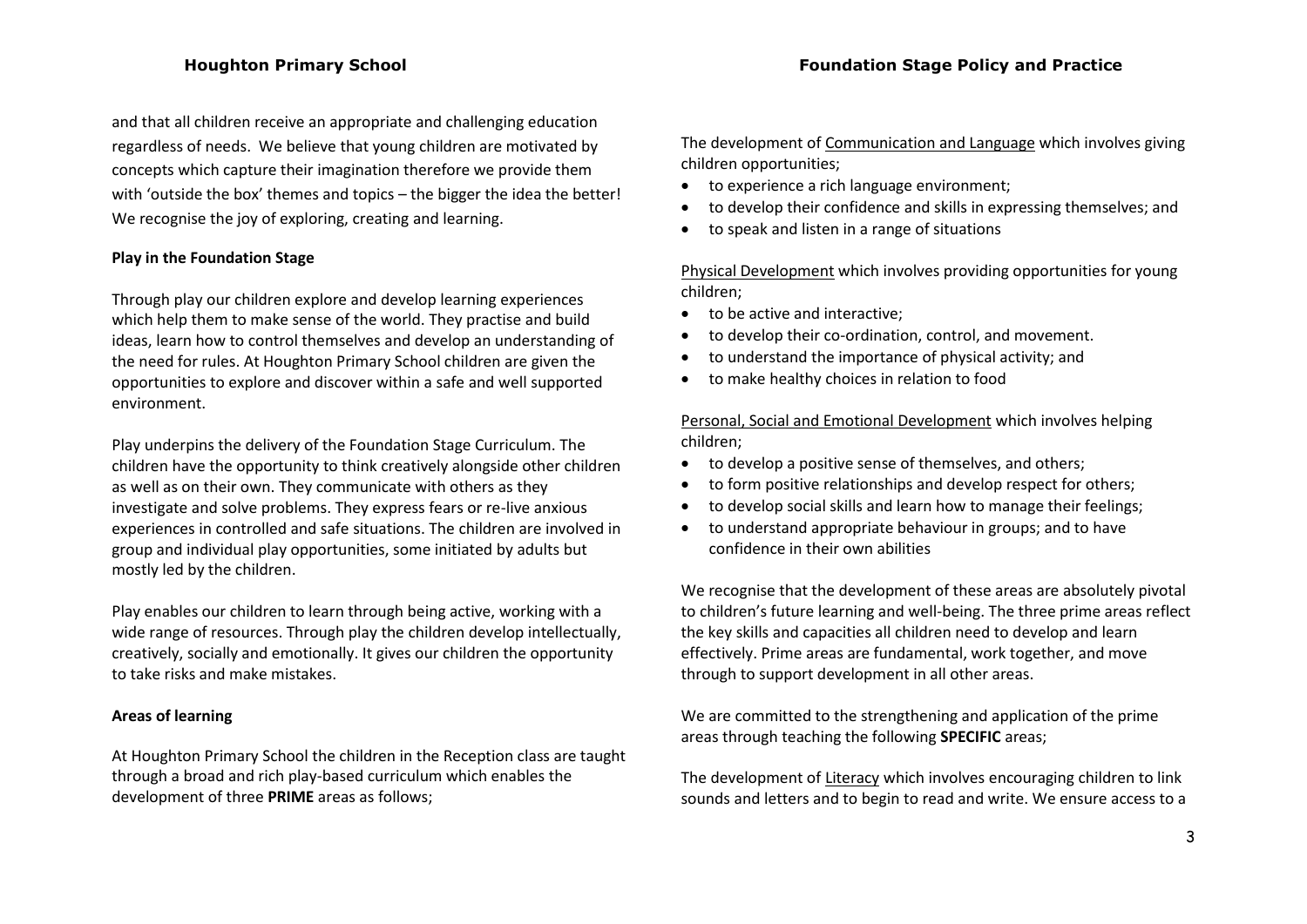wide range of reading materials (books, poems, and other written materials) to ignite their interest.

The development of Mathematics which involves providing children with opportunities to develop and improve their skills in counting, understanding and using numbers, calculating simple addition and subtraction problems; and to describe shapes, spaces, and measure.

The development of Understanding the World which involves guiding children to make sense of their physical world and their community through opportunities to explore, observe and find out about people, places, technology and the environment.

The development of Expressive Arts and Design which involves enabling children to explore and play with a wide range of media and materials, as well as providing opportunities and encouragement for sharing their thoughts, ideas and feelings through a variety of activities in art, music, movement, dance, role-play, and design and technology.

Specific areas include essential skills and knowledge for children to participate successfully in society.

The Early Learning Goals provide a basis for planning throughout the Foundation Stage. The experiences that our children meet within our Foundation Stage curriculum often enable them to develop a number of competencies, skills and concepts across several areas of learning. None of the areas can be delivered in isolation from the others; they are all important and depend upon each other to support a rounded approach to the development of each child.

At Houghton Primary School we consider the individual needs, interests, and stage of development of each child and use this information to plan a challenging and enjoyable experience for each child in all of the areas of learning and development.

The majority of children who join us in the Foundation Stage will be confident in the prime areas enabling an equal focus on all areas of learning at our setting. However, if a child's progress in any prime area gives cause for concern, this will be discussed with the child's parents/carers in order that support can be put in place. Working together with parents/carers, practitioners in previous settings and other relevant services helps to secure early identification of special educational needs, disability or other additional needs so that appropriate support can be put in place.

At Houghton Primary School each area of learning and development is implemented through planned, purposeful play and through a mix of adult-led and child-initiated activity. Play is essential for children's development, building their confidence as they learn to explore, to think about problems, and relate to others. Children learn by leading their own play, and by taking part in play which is guided by adults. The teaching staff make on-going assessments which inform the judgements they make about the balance between activities led by children, and activities led or guided by adults. They respond to each child's emerging needs and interests, guiding their development through warm, positive interaction. As children grow older, and as their development allows the balance gradually shifts towards more activities led by adults, to help children prepare for more formal learning, ready for Year 1.

In planning and guiding children's activities, practitioners must reflect on the different ways that children learn and reflect these in their practice. At Houghton Primary School staff reflect on the different ways which children learn and ensure that planning reflects three characteristics of effective teaching and learning: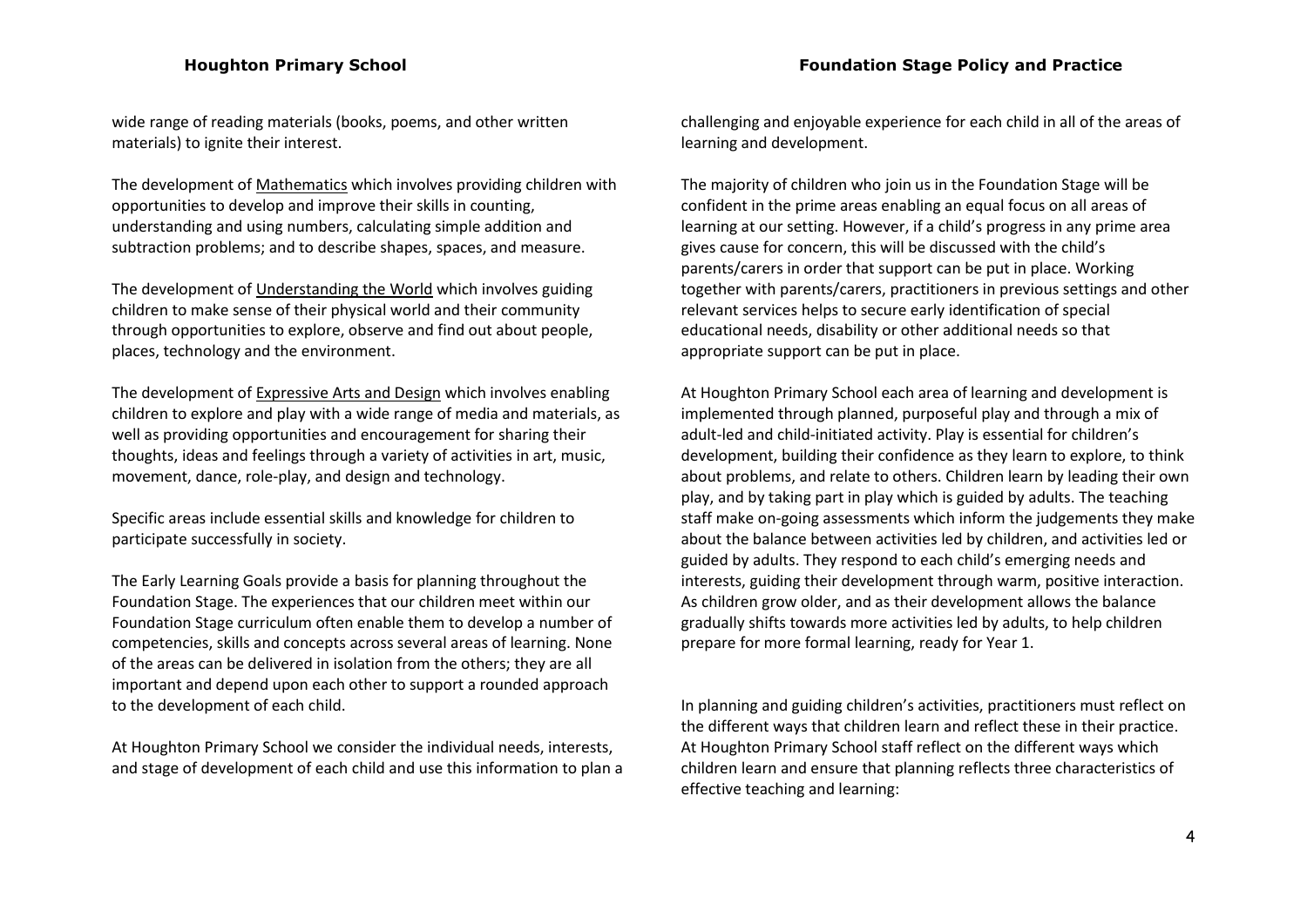- playing and exploring children investigate and experience things, and 'have a go';
- active learning children concentrate and keep on trying if they encounter difficulties, and enjoy achievements;
- creating and thinking critically children have and develop their own ideas, make links between ideas, and develop strategies for doing things.

## **Teaching**

Learning in Robins is done through whole class, adult directed and child initiated activities.

#### **Child initiated learning**

Children spend time learning through play. Adults facilitate learning in the different areas to ensure that children are moving on with their learning. We call this "choosing time".

#### **Whole class**

At certain times throughout the day, the children will come together for some carefully planned, adult led teaching and activities. This allows for teaching of specific skills as well as supporting the children to get into good habits of learning e.g. listening to the teacher, learning as part of a group, taking turns, sitting still etc. Whole class sessions often take the form of carpet sessions and these are timetabled slots throughout the day.

#### **Houghton Primary School Foundation Stage Policy and Practice**

#### **Small groups**

In addition to whole class teaching, children work daily in small focus groups, sometimes led by an adult and sometimes working independently. We refer to these tasks as "jobs".

#### **Phonics**

In addition, the children in Robins will take part in daily phonics sessions. We follow the Letters and Sounds phonics scheme and use Jolly Phonics songs, which ensure a fun yet methodical approach.

#### **The Indoor Classroom Environment**

We believe that the learning environment is especially important and aim to provide an attractive, well organised and carefully structured setting that supports both the children and the curriculum. The Robins' classroom is warm, rich and stimulating, allowing all children to flourish and feel proud of their achievements. It is also practical and purposeful, enabling young children to work independently, matching activities to learning styles and interests. We run a flexible and reactive environment, easily adapted both instantly and over time as interests and ideas develop. In addition, the learning environment includes outdoors where the provision for outside play complements the provision in the classroom.

#### **The Outdoor Classroom Environment**

Our outdoor space also provides for a range of learning opportunities. We believe that learning outdoors should be approached differently to that indoors, after all they are wholly different environments. We provide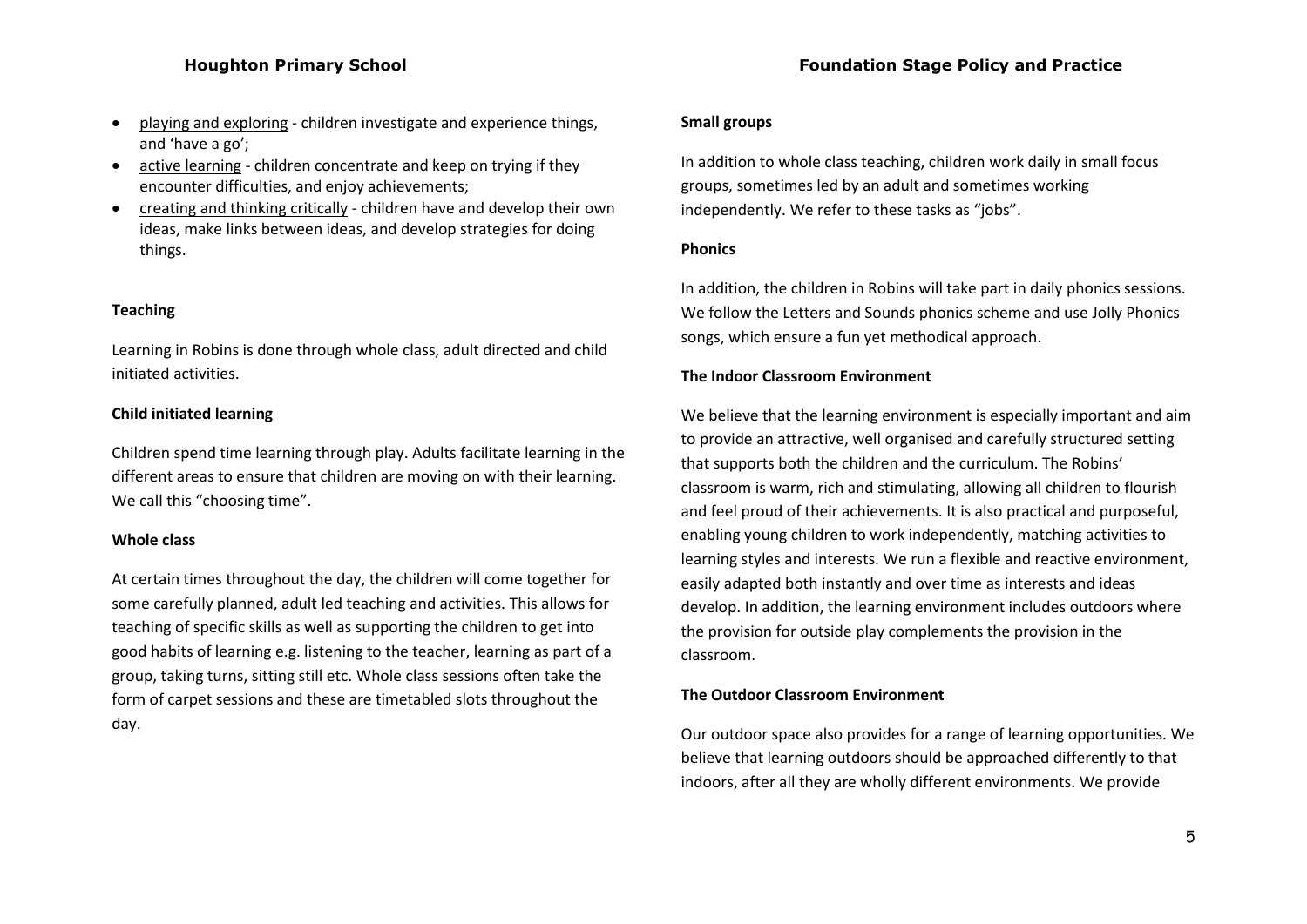opportunities across the seven areas of learning, nurturing open ended and enquiry based learning without the restraints and barriers we face indoors. Children can explore and problem solve, following their own interests and ideas. There are different areas which can be changed and adapted depending on both purpose and weather. These include water play, sand play and gross motor opportunities. We embrace the fact that we are lucky to have such a fantastic outdoor environment such as ours, spending our time on the treehouse or in the woodland.

#### **Parents as partners**

At Houghton Primary School we believe that parents and practitioners should work together to enhance children's learning and achievements. In the EYFS we ensure a strong relationship between parents and staff through:

- an initial meeting in the summer term before the child starts school in the autumn term
- a home visit in the week before the child starts school
- an 'open door' policy whereby parents are actively encouraged to share ideas / information or any concerns, when they drop children off in the morning or after the school day has finished
- regular communication on class webpage/ online learning journal 'Tapestry'
- encouraging parents to share achievements at home through the use of Tapestry.
- offering parents opportunities to talk to the teacher about the child's progress each term. A full Annual Report is provided on each child at the end of the school year.

 arranging a variety of activities throughout the year that encourage collaboration between the child, school and parents.

## **Admission**

All children start school in the autumn term of the academic year that they are 5 years old. At Houghton Primary School we phase the start over the course of the first three weeks of the autumn term. Our phased approach enables the children to begin school in a group of 15. This supports the staff in being able to get to know the children as individuals within a smaller group and their parents. Although the majority of our Reception children have experienced pre-school settings, school is a very different environment with many more people, new routines and new children to meet and work with. By phasing the start of school we are able to focus on the well-being of the children and their ability to cope with the demands of school in the following way:

- The children start school in two groups over the course of two weeks according to their age, with the youngest attending for mornings and the eldest in the afternoons. Some children will only just be 4 years old and it helps them to come in first in the mornings, especially for those who still sleep in the afternoons. Experience has shown us that the older children are usually able to cope better with the afternoons.
- During each group's first week they come to school for 2.5 hours only, either 9-11.30 am – leaving before lunch or 12.30- 3pm – after lunch. This eases them into the class and the new routines.
- In the second week the youngest children stay from 9am until 12.30 to include lunch and the older children join us 11.30am having lunch and then going home at 3pm.

Children do not have to be in school full time until the term after their  $5<sup>th</sup>$ birthday. We liaise carefully with parents during this transition period and will suggest that children continue for half days if we feel that it is in the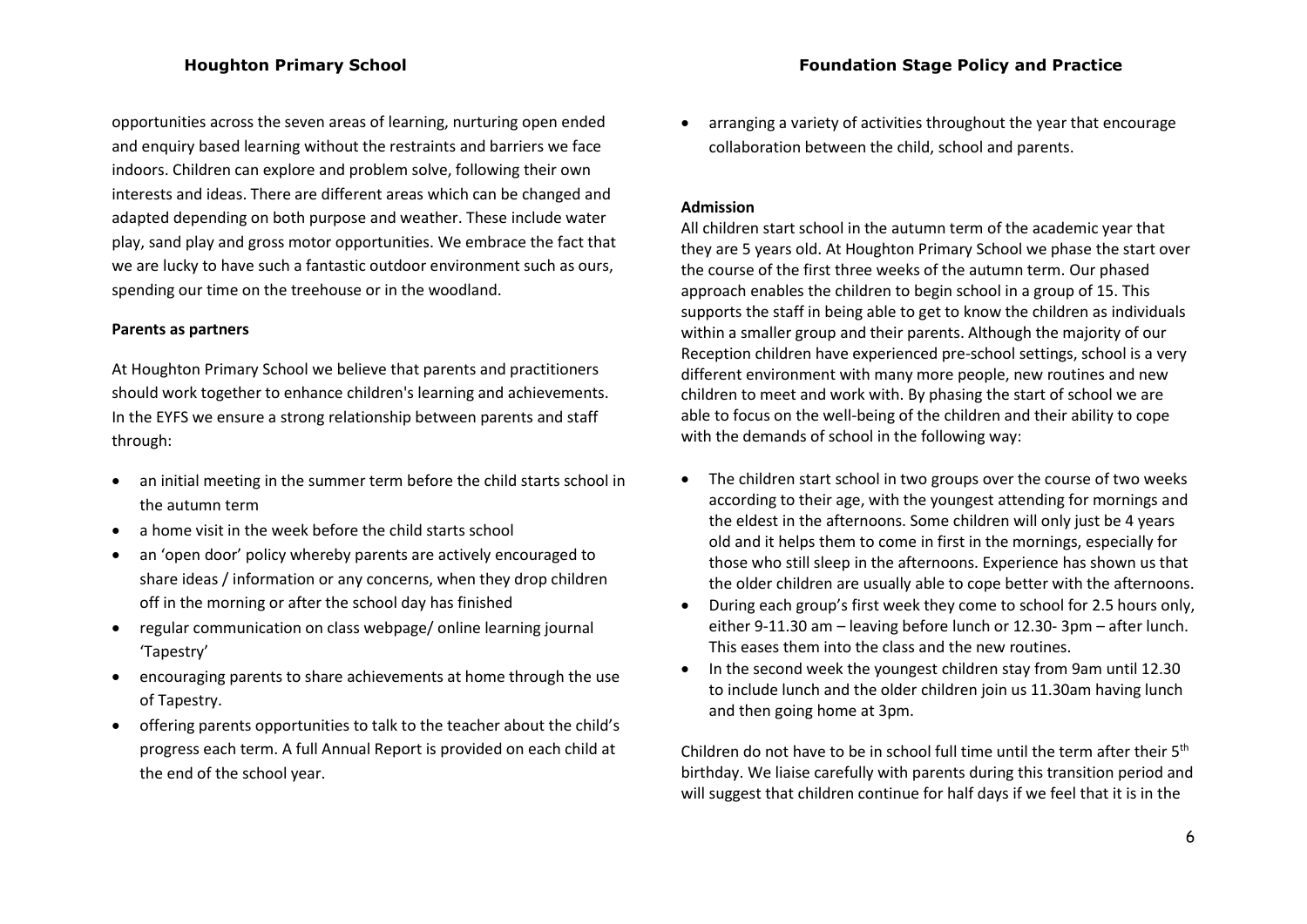best interests of the child. Likewise, if parents feel that their child is very tired or not coping with the demands of a full day we will liaise with them about half days. Our aim is to work towards building stamina over the autumn term.

In the first few weeks of term the Foundation Stage team and other staff in school help the children to feel secure and confident by familiarising them with the classroom and school routines. They learn how to cope with various procedures from going to the toilet, changing their shoes, having lunch, playing in the playground to beginning work and playing harmoniously and safely. The majority of children become confident and independent very quickly under the care of the team. We liaise closely with parents of children who have less confidence, providing advice and support in helping them to support their child in becoming more independent.

The Reception class go into the hall 15 minutes earlier than the rest of the school for lunch enabling them to make lunch choices and settle before the rest of the school come in for their lunch.

## **Transition**

Starting school is a big step in children's lives and can also be daunting for parents and carers. We seek to make the transition process as smooth as we can for all concerned by following these procedures once we have been informed of the Reception class list by the Local Authority Admissions team;

- The teachers liaise and visit pre-school settings during the summer term before the children start school.
- Parents and carers are invited to an induction meeting in the summer term before the children start school. The meeting provides key information about starting school and provides a 'Starting School

Pack' for parents and carers which gives practical information and advice.

• In the week before a child starts school, staff from Robins' class will visit homes. This meeting provides a one-to-one opportunity for parents to talk with the teacher about their child and for us to meet the children in their most comfortable environment. Following these meetings there will be an opportunity to visit the classroom and for children to familiarise themselves with their peg and drawer, dropping off any belongings ready for the first day.

## **Planning**

The EYFS, Developmental Matters provides the basis for planning. Topics are chosen to reflect children's interests and to provide a vehicle for coverage of the curriculum.

Starting with the seven areas of learning from the Foundation Stage document the planning formats include-

- Long term planning. This is a one cycle of possible themes or topics and is by no means set in stone. These change according to the children's needs and interests and are flexible to include inspirational events or literature.

- Medium term planning. This includes half termly planning which is organised to include the seven areas of learning. It details how the theme/s will be implemented.

Both Long and Medium term planning takes account of curriculum intent and end points; ensuring a smooth progression between sequences of learning within and between topics and Foundation Stages. We focus on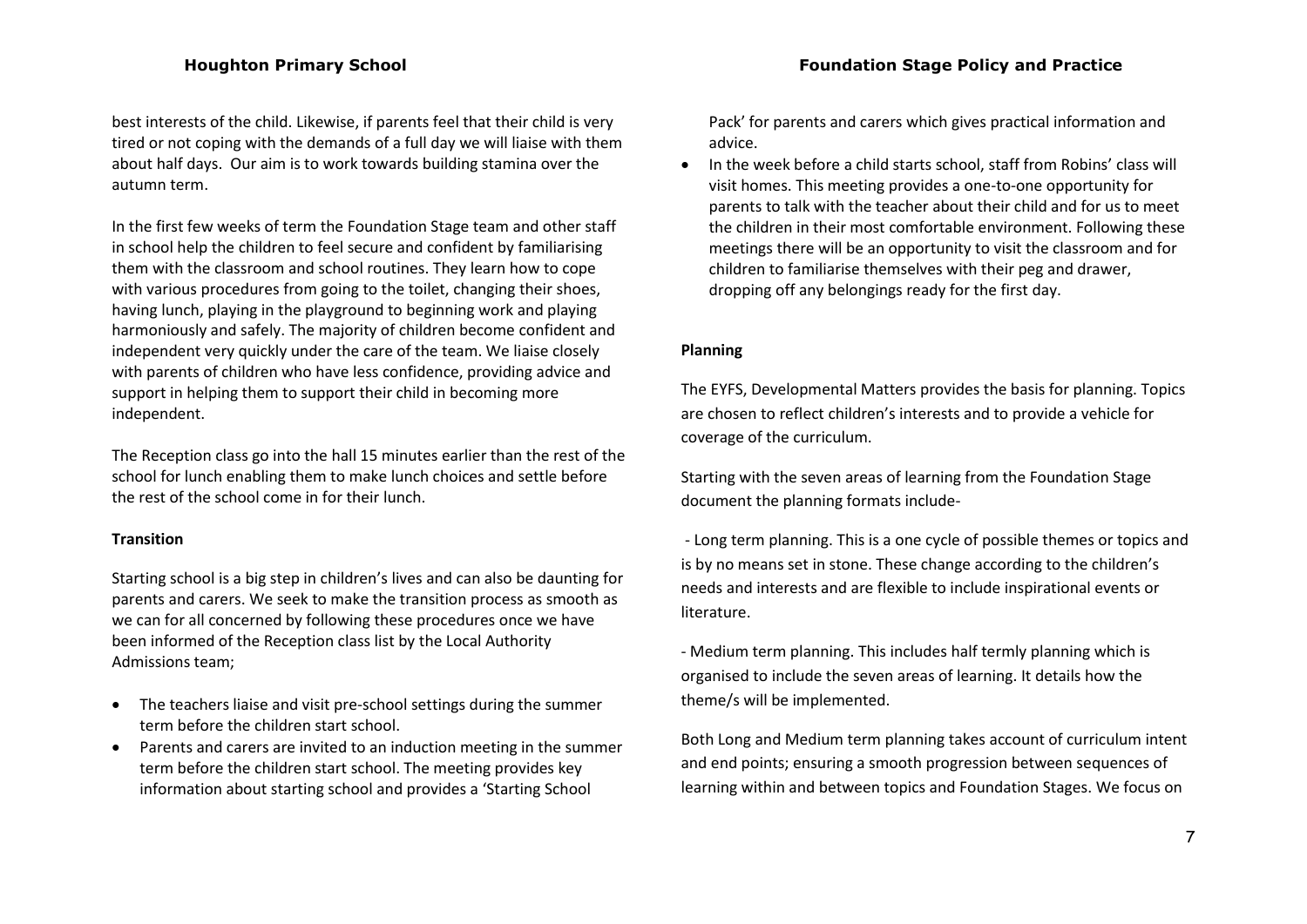'drip feeding' new concepts and skills, weaving them through the year so children have chance to revisit, reflect and embed.

- Short term planning. These include weekly plans which show more detailed planning for Maths, English, Phonics and other curriculum areas; adult inputs, daily activities and provision. As part of our short term planning, children's interests at home and school are noted and help to inform the following week's planning.

#### **Assessment**

Assessment plays an important part in helping parents, carers and practitioners to recognise children's progress, understand their needs, and to plan activities and support.

At Houghton Primary School on-going assessment (also known as formative assessment) is an integral part of the learning and development process. It involves Reception class staff observing and listening to children in order to understand their level of achievement, interests and learning styles, and to then shape learning experiences for each child reflecting those observations.

Assessment in the Reception class is on-going throughout the day and involves observation of the children at work and play. Staff work alongside children and take the time to listen and observe. They do not make assessments away from the children. All staff engage with assessment and input information on children's learning and progress. Regular assessments and observations, discussions and photographs will be compiled into a 'Learning Journey' using Tapestry. This is regularly reflected upon by the children themselves and is available for parents.

The 'Learning Journey' tracks each child's holistic development, interests and achievements.

Our assessment processes do not require prolonged breaks in interaction with the children or excessive paperwork. The emphasis is on providing only enough information necessary to promote successful learning and development for the children. Parents/carers are informed about their child's learning and progress in Parents Progress Meetings once a term. If there are any concerns about the progress of an individual child the class teacher will meet with their parents more regularly. These meetings may involve other professionals, including the SENDCo, if necessary.

The assessments against the curriculum statements are brought together at the end of their foundation year. Children are assessed as to whether their learning is at the expected level, below the expected level (emerging) or exceeding the expected level in each of the curriculum areas. The records of these assessments are shared with the children and their parents/carers in an end of year report. They are also shared with the Local Authority and the Year One class teacher as part of the transition to KS1.

Children will be defined as having reached a Good Level of Development at the end of the EYFS if they achieve at least the expected level in:

- All early learning goals in the prime areas of learning (personal, social and emotional development; physical development; and communication and language) and;
- All early learning goals in the specific areas of mathematics and literacy.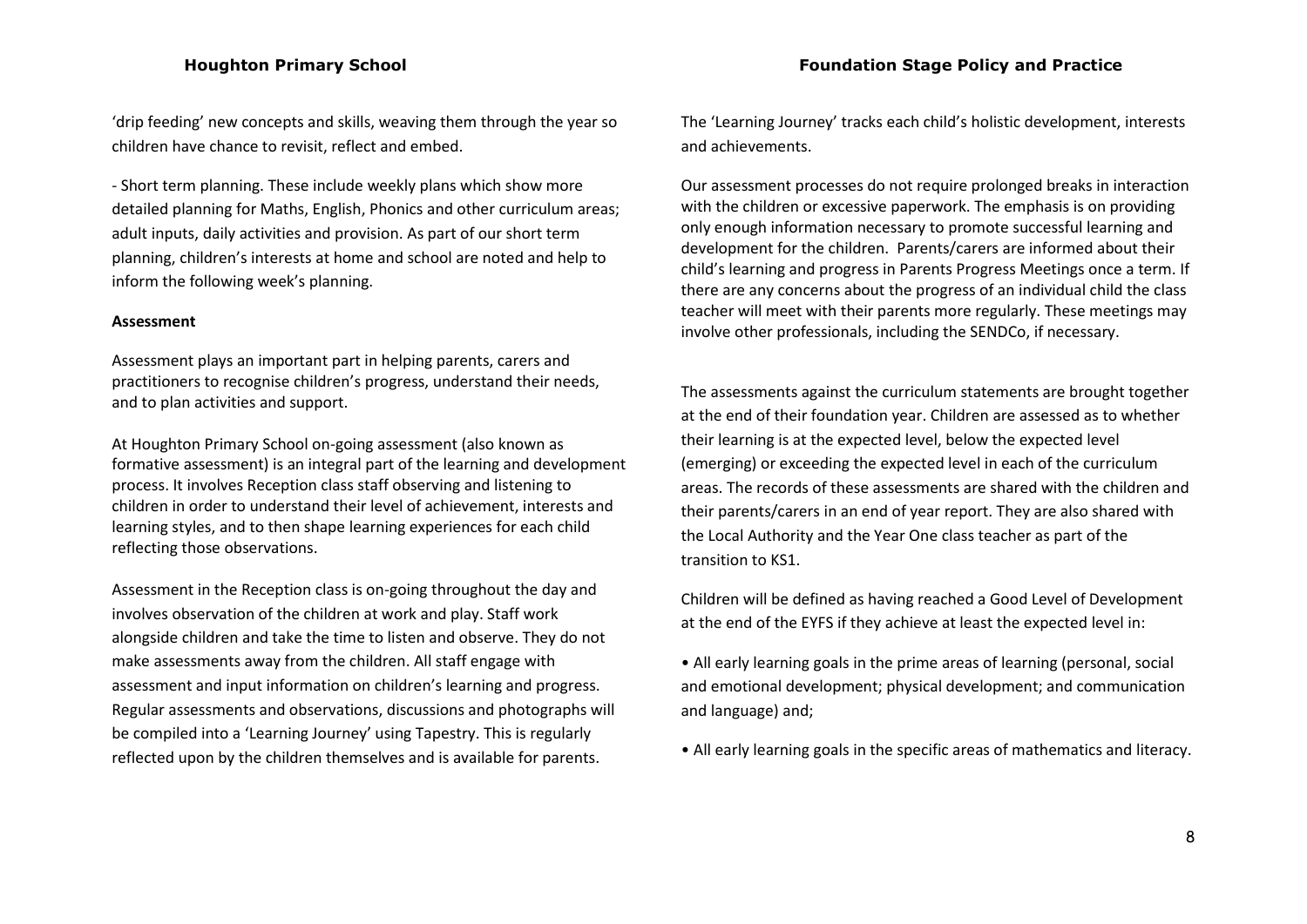## **Special Educational Needs**

It is important to identify children who find some areas of learning challenging early, so that strategies to help them can be put in place as soon as possible. Some children join the school with specific plans and interventions already in place from their pre-school settings. Other children may not have anything in place, but if parents are concerned about their progress and their concerns are shared with teaching staff as their child settles into school and is assessed, we will work together with parents to consider the best way forward.

At Houghton Primary School we have regard to the Special Educational Needs Code of Practice and have a qualified Special Educational Needs and Disability Co-ordinator (SENDCO). Provision for all children with Special Educational Needs is detailed in the school's SEN Policy and in the Special Educational Needs Information Report

If a child needs individualised support the school Special Needs Coordinator (SENDCo) joins the team working with the child to help assess the child and to advise on interventions and/or support which will benefit their learning and development. We formalise any agreed intervention work for children with additional needs on a 'Pupil Individual Plan' (PIP) which is written together with parents focusing on children's strengths as well as the areas where there may be difficulties. This is reviewed at least once a term in a meeting with the SENDCo, the teachers, support staff and parents. We consult with colleagues in services outside of school e.g. Speech and Language Therapists, Occupational Therapists etc., and work together with them in order to ensure the best possible support for a child.

## **Equal Opportunities**

At Houghton Primary School all our children matter. We give our children every opportunity to achieve their best. We endeavour to raise children's awareness of themselves as individuals and their relationships with others and the outside world. This means questioning our own practice and encouraging the children to question and challenge their practice too. All children have equal access to all activities irrespective of gender, race or class and where there are cultural differences these will be given consideration.

In the Foundation Stage we set realistic and challenging expectations that meet the needs of our children so that most achieve the Early Learning Goals by the end of the stage. Some children progress beyond this point. We achieve this by planning to meet the needs of boys and girls, children with special educational needs, children who are more able, children with disabilities, children from all social and cultural backgrounds, children of different ethnic groups and those from diverse linguistic backgrounds.

We meet the needs of all our children through:

- Planning opportunities that build on and extend children's knowledge, experience and interests, and seek to develop their selfesteem and confidence;
- Using a wide range of teaching strategies based on the children's learning needs;
- Providing a wide range of opportunities to motivate and support children and to help them to learn effectively;
- Providing a safe and supportive learning environment in which the contribution of all children is valued;
- Using resources which reflect diversity and are free from discrimination and stereotyping;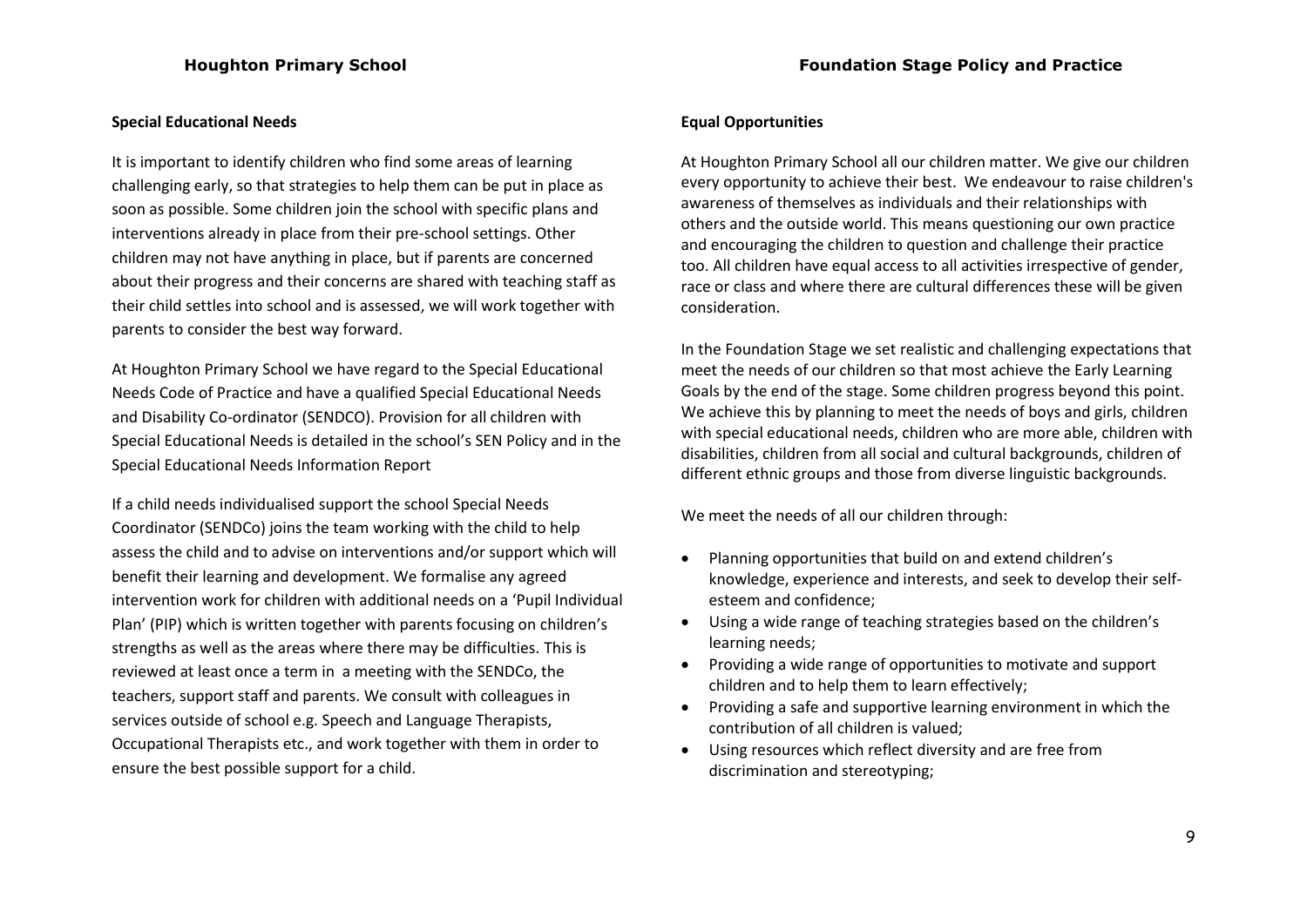- Planning challenging activities and learning opportunities for children whose ability and understanding are in advance of their language and communication skills;
- Monitoring children's progress and taking action to provide support as necessary. This is done in partnership with our support staff, Special Educational Needs Coordinator (SENCo) and other agencies as necessary.

## **Safeguarding and Welfare**

At Houghton Primary School we recognise that children learn best when they are healthy, safe and secure, when their individual needs are met, and when they have positive relationships with the adults caring for them.

The safeguarding and welfare arrangements in our school help us to create a high quality setting which is welcoming, safe and stimulating, and where children are able to enjoy learning and grow in confidence.

The school's Safeguarding and Child Protection Policy applies to the children in the Foundation Stage as well as all other children in our setting. It is reviewed by governors annually and the requirements are shared with all staff at least annually. It includes an explanation of the action to be taken when there are safeguarding concerns about a child and in the event of an allegation being made against a member of staff, and covers the use of mobile phones and cameras in the setting.

The safeguarding lead at Houghton Primary School is the headteacher. Other designated personnel are the school's Inclusion Worker and a member of the School Leadership Team. Their details are on display throughout the school.

All staff are given Safeguarding and Child Protection training at least annually. New staff undertake training as part of their induction. Training includes helping staff to identify signs of possible abuse and neglect at the earliest opportunity, and to respond in a timely and appropriate way.

All staff have a copy of the following document, 'What to do if you're worried a child is being abused: Advice for practitioners'. They have also received, and signed a declaration that they have read and understood, part one of the government's document 'Keeping Children Safe in Education'. The school abides by the government's statutory guidance 'Working Together to Safeguard Children 2018' and has regard to the 'Prevent duty guidance for England and Wales 2015'.

If staff have concerns about children's safety or welfare, they must notify agencies with statutory responsibilities without delay. This means the local children's social care services and, in emergencies, the police.

The school will inform Ofsted of any allegations of serious harm or abuse by any person living, working, or looking after children at the premises (whether that allegation relates to harm or abuse committed on the premises or elsewhere), or any other abuse which is alleged to have taken place on the premises, and of the action taken in respect of these allegations. The school will inform Ofsted as soon as is reasonably practicable, but at the latest within 14 days.

All staff employed at Houghton Primary School, including those who work in the Foundation Stage, undergo the statutory checks required to ensure they are suitable to fulfil the requirements of their role. This includes undertaking enhanced criminal records checks in respect of every person aged 16 and over (including for unsupervised volunteers, and supervised volunteers who provide personal care) who work directly with children. An additional criminal records check (or checks if more than one country) are be made for anyone who has lived or worked abroad.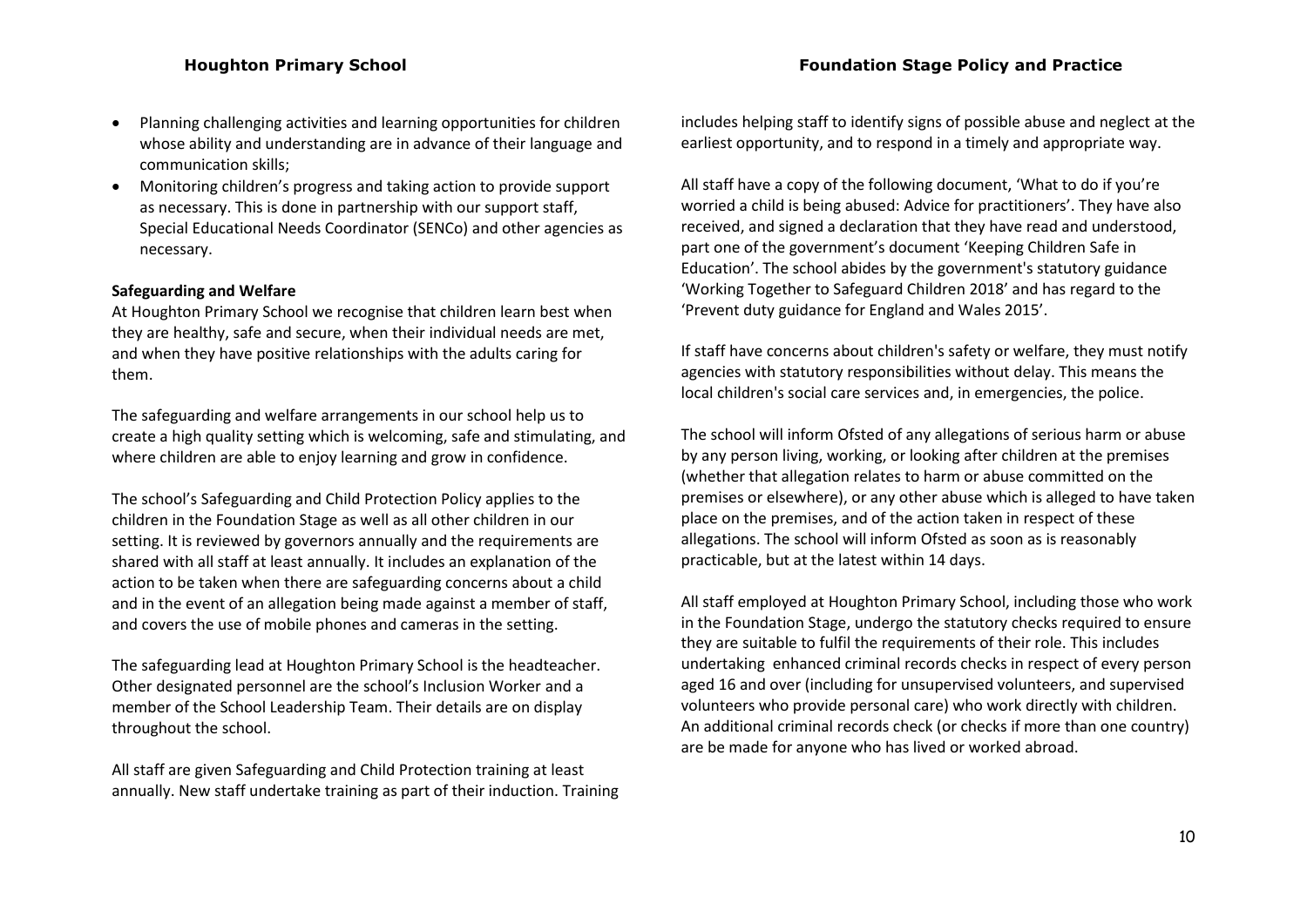All staff at Houghton Primary School are expected to disclose any convictions, cautions, court orders, reprimands and warnings that may affect their suitability to work with children (whether received before or during their employment at the school). The school does not allow anyone whose suitability has not been checked, including through a criminal records, to have unsupervised contact with children being cared for. This information, including the criminal records check reference number, the date a check was obtained and details of who obtained it, is held on the school's Single Central Record.

The school would meet their responsibilities under the Safeguarding Vulnerable Groups Act 2006, which includes a duty to make a referral to the Disclosure and Barring Service where a member of staff is dismissed (or would have been, had the person not left the setting first) because they have harmed a child or put a child at risk of harm.

If a person is disqualified from being able to work in Early Years, the school will not employ that person in connection with early years provision. If we became aware of relevant information that may lead to disqualification of an employee, the school would take appropriate action to ensure the safety of children. A member of staff may also be disqualified because they live in the same household as another person who is disqualified, or because they live in the same household where a disqualified person is employed. At Houghton Primary School all staff are required to complete a declaration relating to this on an annual basis.

Staff must not be under the influence of alcohol or any other substance which may affect their ability to care for children. If any member of staff at Houghton Primary School is taking medication which may affect their ability to care for children, they should seek medical advice. The school will ensure that those members of staff only work directly with children if medical advice confirms that the medication is unlikely to impair that

staff member's ability to look after children properly. Staff medication on the premises is securely stored, and out of reach of children, at all times.

## **Staff Qualifications, Training, Support and Skills**

Children in the Foundation Stage at Houghton Primary School are taught by a qualified teacher. The teaching assistant who provides general support in the Reception class is required to have a Nursery Nurse qualification or equivalent.

All staff at Houghton Primary School have induction training to help them to understand their roles and responsibilities. This includes information about emergency evacuation procedures, safeguarding, child protection, and health and safety issues.

Houghton Primary School is committed to the provision of appropriate training and professional development opportunities for all staff to ensure they are enabled to offer quality learning and development experiences for children that continually improves.

All staff at Houghton Primary School are entitled to supervision which provides support, coaching and training for the member of staff and promotes the interests of children. Supervision at Houghton Primary School fosters a culture of mutual support, teamwork and continuous improvement, which encourages the confidential discussion of sensitive issues. It provides opportunities for staff to:

- discuss any issues particularly concerning children's development or wellbeing, including child protection concerns;
- identify solutions to address issues as they arise ;
- receive coaching to improve their personal effectiveness.

At Houghton Primary School we have at least one person on the staff who has a current paediatric first aid (PFA) certificate who is on the premises and available at all times when children are present (including within the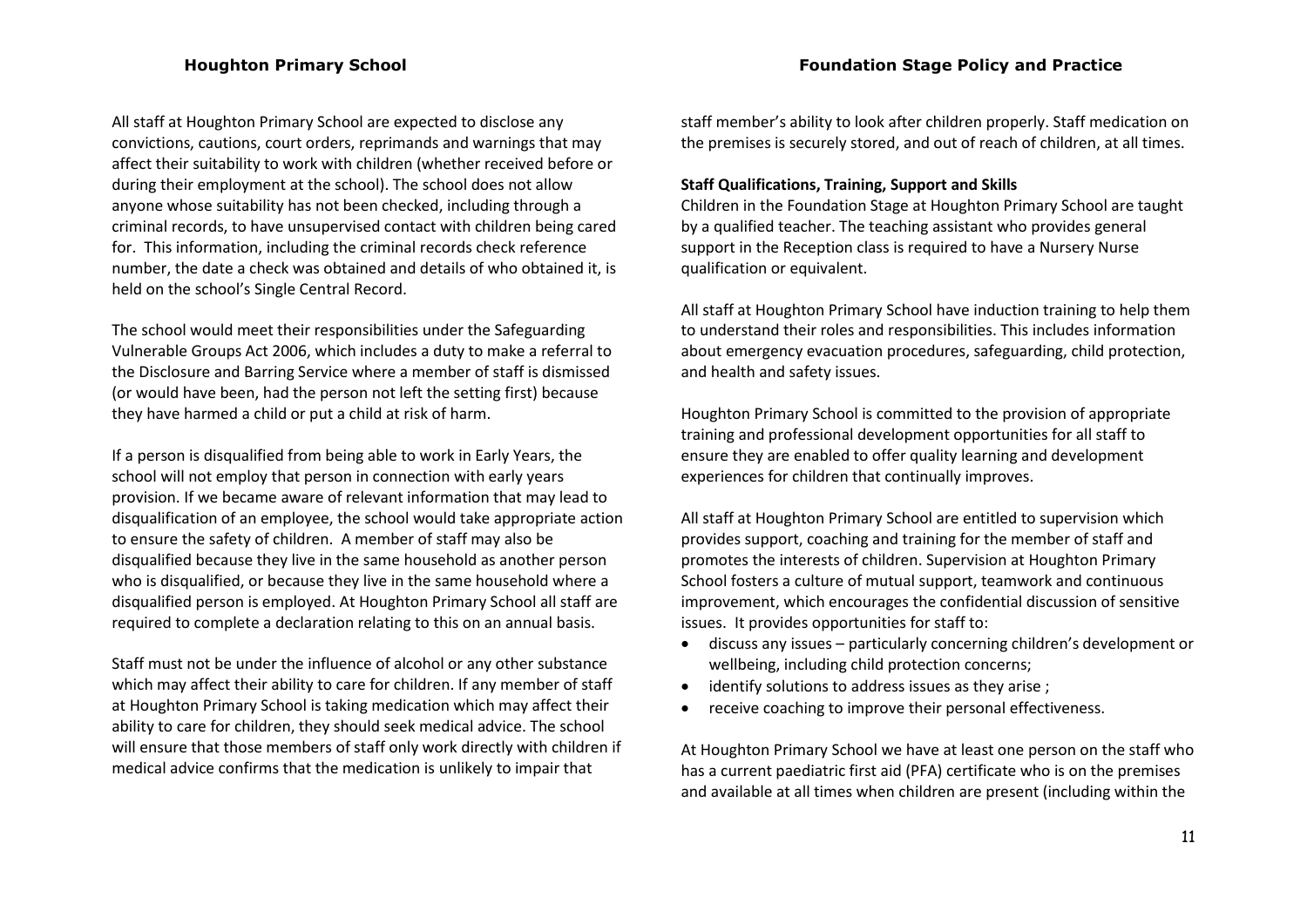Phoenix Club Childcare setting). We ensure that a person with this qualification accompanies children on outings.

At Houghton Primary School we recognise the importance that all staff have a sufficient understanding and use of English to ensure the wellbeing of children in their care. For example, schools must be in a position to keep records in English, to liaise with other agencies in English, to summon emergency help, and to understand instructions such as those for the safety of medicines or food hygiene.

All staff at Houghton Primary School undergo an annual cycle of Performance Management in which performance is evaluated and reviewed according to the role and responsibilities of the member of staff. Professional development relevant to individual needs and aspirations is identified within this process.

#### **Staff:Child Ratios**

Staffing arrangements at Houghton Primary School must meet the needs of all children and ensure their safety. We ensure that children are adequately supervised and make decision on how to deploy staff to ensure children's needs are met based on their individual needs. In the Reception class children must usually be within sight and hearing of staff.

At Houghton Primary School only those aged 17 or over may be included in ratios (and staff under 17 should be supervised at all times). Students on long term placements and volunteers (aged 17 or over) and staff working as apprentices in early education (aged 16 or over) may be included in the ratios if the school is satisfied that they are competent and responsible.

Reception classes in maintained schools and academies are subject to infant class size legislation. The School Admissions (Infant Class Size) Regulations 2012 limit the size of infant classes to 30 pupils per school teacher (subject to permitted exceptions) while an ordinary teaching session is conducted. 'School teachers' do not include teaching assistants, higher level teaching assistants or other support staff.

At Houghton Primary School the Foundation Stage children are taught in one class by one class teacher with a maximum number of 30 children. At our school we recognise that the personal, social, emotional and health needs of very young children require more than one adult in a class of 30 Reception children and ensure that a second adult works alongside the class teacher throughout the school day. This person is a teaching assistant with a Nursery Nurse Qualification or equivalent as a minimum.

For some activities, including visits and trips, the number of adults working with the class will be increased in accordance to a risk assessment carried out prior to the activity. This may include volunteer helpers who work under the supervision of the class teacher and have attended a Safeguarding Briefing with the headteacher within the last year.

#### **Health**

At Houghton Primary School we promote the good health of children attending the setting. If a child is ill and/or infectious we will take action that we feel is necessary to prevent the spread of infection and to support children who are ill. We follow the NHS guidance about illness in school. We ask parents to consider the following the questions when making a decision about whether their child should be in school or not;

- Is my child well enough to do the activities of the school day? If not, keep your child at home.
- Does my child have a condition that could be passed on to other children or school staff? If so, keep your child at home.
- Would I take a day off work if I had this condition? If so, keep your child at home.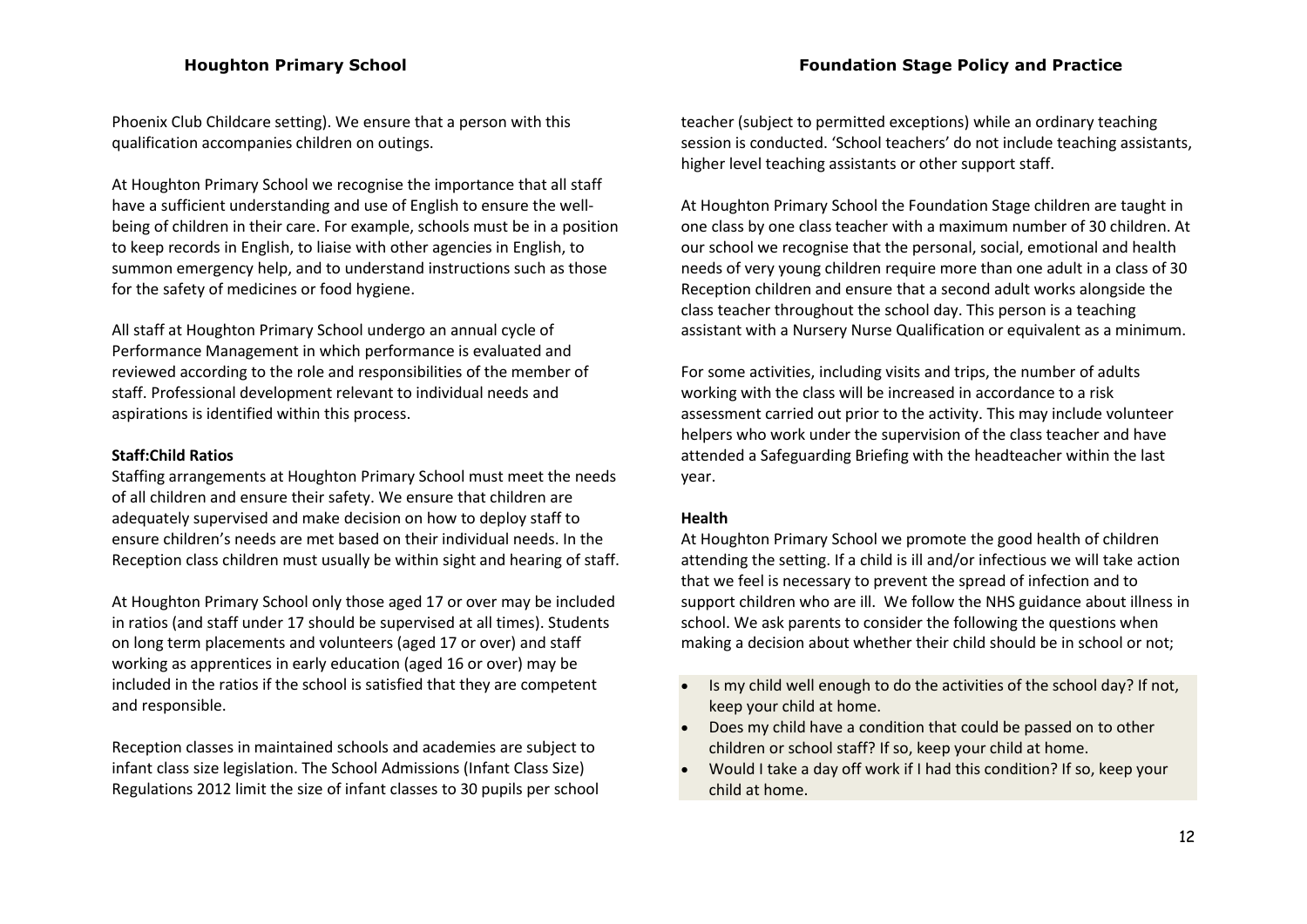We also ask them to adhere to the NHS guidance about these common conditions;

**Cough and cold**. A child with a minor cough or cold may attend school. If the cold is accompanied by a raised temperature, shivers or drowsiness, the child should stay off school, visit the GP and return to school 24 hours after they start to feel better. If your child has a more severe and longlasting cough, consult your GP. They can give guidance on whether your child should stay off school. **Raised temperature**. If your child has a raised temperature, they shouldn't attend school. They can return 24 hours after they start to feel better.

**Rash**. Skin rashes can be the first sign of many infectious illnesses, such as chickenpox and measles. Children with these conditions shouldn't attend school. If your child has a rash, check with your GP or practice nurse before sending them to school.

**Headache**. A child with a minor headache doesn't usually need to be kept off school. If the headache is more severe or is accompanied by other symptoms, such as raised temperature or drowsiness, then keep the child off school and consult your GP.

**Vomiting and diarrhoea**. Children with diarrhoea and/or vomiting should definitely be kept off school until at least 48 hours after their symptoms have gone. Most cases of [diarrhoea and vomiting in children](http://www.nhs.uk/Conditions/Rotavirus-gastroenteritis/Pages/Introduction-OLD.aspx) get better without treatment, but if symptoms persist, consult your GP.

**Sore throat**. A sore throat alone doesn't have to keep a child from school. But if it's accompanied by a raised temperature, your child should stay at home.

**Chickenpox**. If your child has chickenpox, keep them off school until all their spots have crusted over.

#### <http://www.nhs.uk/Livewell/Yourchildatschool/Pages/Illness.aspx>

The school has policies for the administration of medicines and for supporting children with medical policies. Medicine (both prescription and non-prescription) will only be administered to a child where written permission for that particular medicine has been obtained from the child's parent/carer and with the agreement of the headteacher. Prescription medicines will not be administered unless they have been prescribed for a child by a doctor, dentist, nurse or pharmacist and medicines containing aspirin will only be given if prescribed by a doctor. Medication is only administered by trained staff who keep a written record each time a medicine is administered to a child, and inform the child's parents/carers on the same day, or as soon as reasonably practicable.

#### **Food and Drink**

Children in the Foundation Stage at Houghton Primary School are all entitled to a free school lunch, provided within the government's Universal Infants Free School Meals scheme. School lunches are cooked and provided on site by our school cook and her team who adhere to School Food Standards. Our kitchen staff are trained in food preparation, cooking and hygiene. Their kitchen is equipped to the standards required for catering and inspected regularly. [https://www.gov.uk/school-meals](https://www.gov.uk/school-meals-healthy-eating-standards)[healthy-eating-standards](https://www.gov.uk/school-meals-healthy-eating-standards)

All children in the Foundation Stage at Houghton Primary School are provided with a healthy 'snack' under the government's School Fruit and Vegetable Scheme for children in the Foundation Stage and Key Stage 1. <http://www.nhs.uk/Livewell/5ADAY/Pages/Schoolscheme.aspx>

Parents can also provide their children with a 'healthy' snack as long as they follow the school's guidance on healthy eating which is provided on the school prospectus.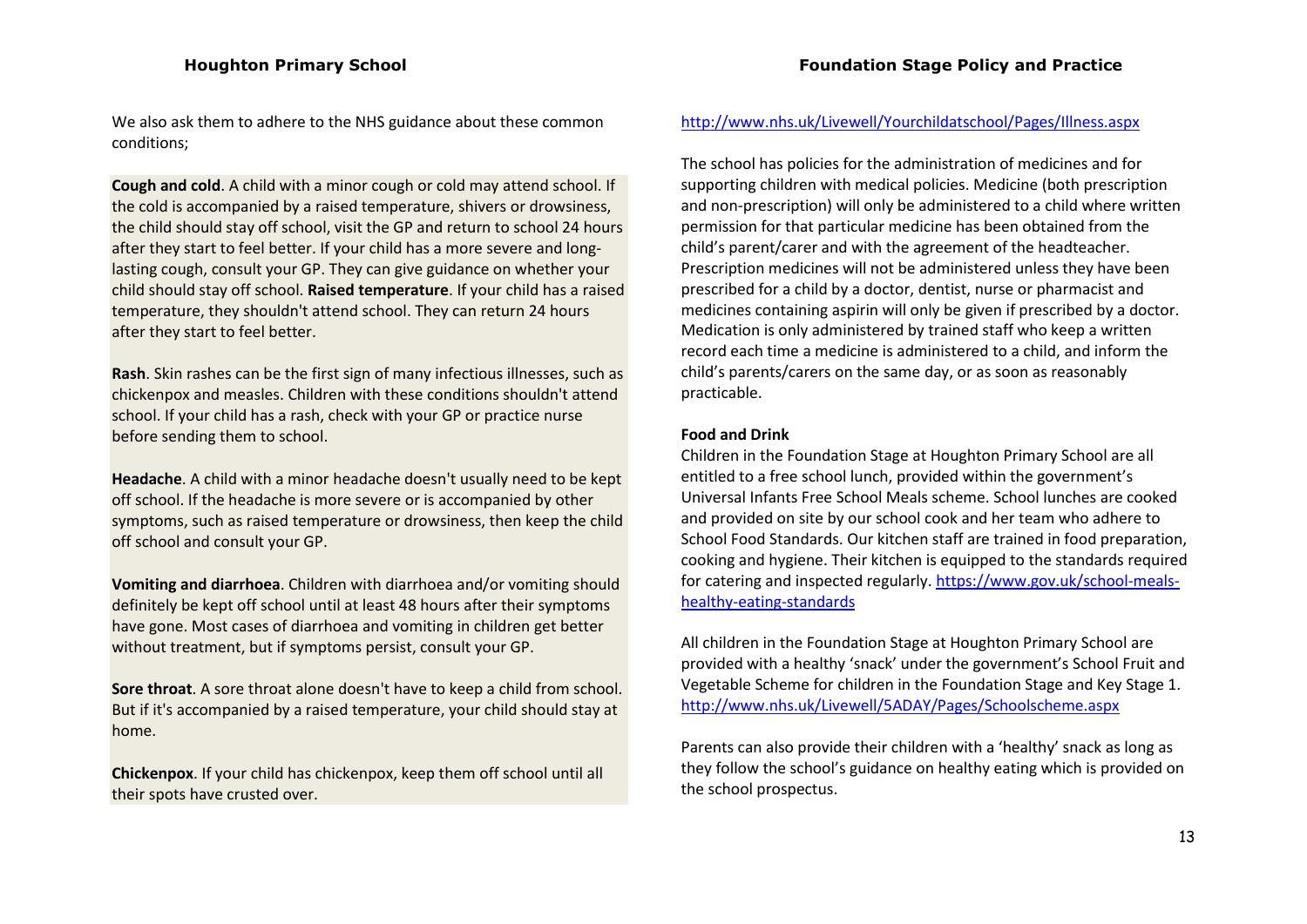# [http://houghton.cambs.sch.uk/images/School\\_Brochure\\_Documents/Hea](http://houghton.cambs.sch.uk/images/School_Brochure_Documents/Healthy_Eating.pdf) [lthy\\_Eating.pdf](http://houghton.cambs.sch.uk/images/School_Brochure_Documents/Healthy_Eating.pdf)

We obtain information about any special dietary requirements, preferences and food allergies that a child has and any special health requirements before they start at the school and work together with parents to ensure that any particular needs can be met. These needs are recorded. For some children this may mean that their parents provide a packed lunch and healthy snacks if we are unable to accommodate a particular need.

## **Accidents and/or Injuries**

First Aid is provided on site by qualified staff within the school's First Aid policy. 4 members of staff have the Paediatric First Aid Qualification and most of the school's support staff have a one-day qualification. A First Aid box is kept in the First Aid room and is accessible at all times. A written record of accidents, injuries and/or first aid treatment is kept. Parents/carers are informed of any accident or injury sustained by the child on the same day as, or as soon as reasonably practicable after, and of any first aid treatment given.

The school follows the Health and Safety Executive's regulations for Reporting of Injuries, Diseases and Dangerous Occurrences (RIDDOR, 2013). Serious accidents or injury to, or the death of, any child would be reported to the Local Authority and local child protection agencies.

## **Managing Behaviour**

The school has a **Behaviour Policy** which provides details of how behaviour is managed across the school. The policy includes details of the rewards and sanctions which we use in school.

A record is kept of any occasion where physical intervention is used, and parents/carers are informed on the same day or as soon as reasonably practicable.

## **Safety**

The school has a Health and Safety policy which is monitored by governors, ensuring compliance with health and safety legislation (including fire safety and hygiene requirements).

Staff take reasonable steps to ensure the safety of children, staff and others on the premises in the case of fire or any other emergency, and have an emergency evacuation procedure. The school has appropriate fire detection and control equipment (fire alarms, smoke detectors, fire blankets and/or fire extinguishers) which are in working order and regularly examined/checked. Fire exits are clearly identifiable, and fire doors are kept free of obstruction and easily opened from the inside.

## **Smoking**

There is no smoking, including the use of e-cigarettes or equivalent, on the school site at any time.

## **Premises**

The Reception classroom is purpose built for 4-5 year olds. There is access to an outdoor play area and outdoor activities are planned and take place on a daily basis unless circumstances make it inappropriate to do so e.g. in unsafe weather conditions.

The Reception classroom has its own toilet facilities with equipment suitable for 4-5 year olds. Staff have separate toilet facilities. Changing facilities are available in the First Aid room/Disabled Toilet. Spare clothing is available and parents are asked to provide a spare set of clothing in case of 'accidents'.

There is a separate staffroom and areas available for staff to meet together and/or with parents/carers.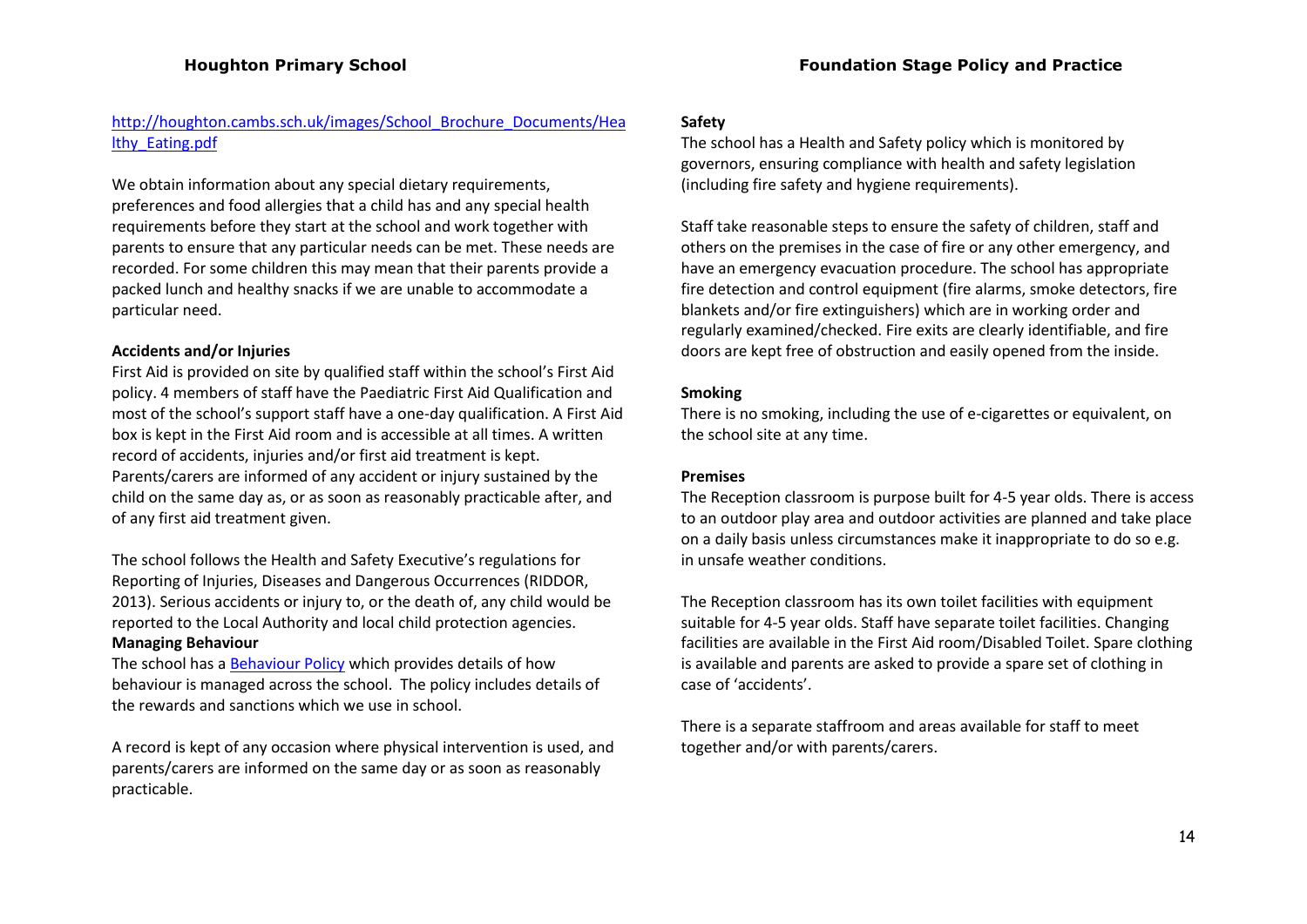Staff will only release children into the care of individuals who have been notified to the school by the parent. Staff let children go one-by-one at the end of the school day directly into the care of their parents or known adults. No child is allowed to leave the premises unsupervised. We will not release any child into the care of another adult without parental permission, e.g. if a parent is running late and another parent offers to take the child home with them we would refuse unless the child's parent has told us to do so.

The school has taken all reasonable steps to prevent unauthorised persons entering the premises and have an agreed procedure for checking the identity of visitors.

The school has public liability insurance to cover all premises.

#### **Risk Assessment**

The school governors ensure that they take all reasonable steps to ensure staff and children are not exposed to risks are able to demonstrate how they are managing risks.

There are a number of written risk assessments in relation to specific issues, to inform staff practice, and to demonstrate how risks are managed. These are available on request. Risk assessments identify aspects of the environment that need to be checked on a regular basis, when and by whom those aspects will be checked, and how the risk will be removed or minimised.

#### **Outings**

Children must be kept safe while on outings. Prior to any outing staff assess the risks or hazards which may arise for the children, and identify the steps to be taken to remove, minimise and manage those risks and hazards. The assessment includes consideration of adult to child ratios. Whilst the risk assessment does not necessarily need to be in writing, at Houghton Primary School we complete a written assessment for each outing which is submitted to the headteacher in advance.

At Houghton Primary School staff do not transport children in their own vehicles. Professional coach/bus companies are usually used to transport children. If car transport is required we request that parents make the arrangements.

#### **Information and Records**

The school maintains records and obtains and shares information (with parents and carers, other professionals working with the child, the police, social services and Ofsted, as appropriate) to ensure the safe and efficient management of the setting, and to help ensure the needs of all children are met.

If requested, the school will incorporate parents'/carers' comments into children's records. Records are easily accessible and available. Confidential information and records about staff and children is held securely and only accessible and available to those who have a right or professional need to see them. The school is aware of their responsibilities under General Data Protection Regulation (2018) (GDPR) and where relevant the Freedom of Information Act 2000

All staff at Houghton Primary School understand the need to protect the privacy of the children in their care as well the legal requirements that exist to ensure that information relating to the child is handled in a way that ensures confidentiality.

Parents/carers will be given access to all records about their child, provided that no relevant exemptions apply to their disclosure under the GDPR.